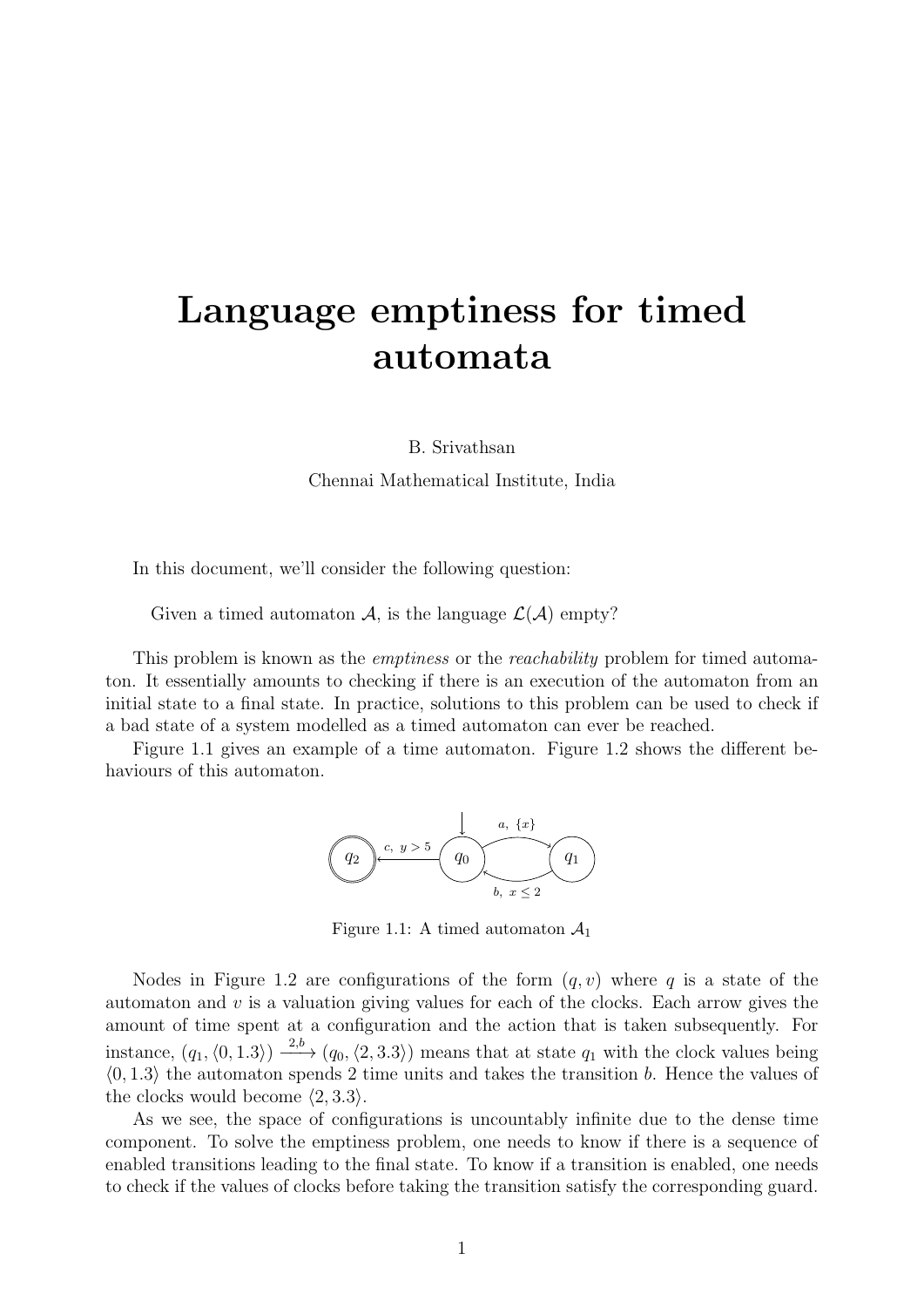<span id="page-1-0"></span>

Figure 1.2: Part of the transition system showing the behaviours of the timed automaton  $A_1$  of Figure [1.1](#page-0-0)

This calls for an effective and efficient handling of the uncountably infinite space of clock valuations. This is the main challenge faced in the analysis.

The first solution to this problem was given in the paper that introduced timed automata [\[AD94\]](#page-8-0). We will now see this solution, before which we would need some prelimary definitions.

## 1 Preliminaries

Let  $\mathbb{R}_{\geq 0}$  denote the set of non-negative reals. A clock is a variable that ranges over  $\mathbb{R}_{\geq 0}$ . Let X be a set of clocks. A *clock constraint*  $\phi$  is a conjunction of comparisons of a clock with a constant, given by the following grammar:

$$
\phi := x \sim c \mid \phi \land \phi
$$

where  $x \in X$ ,  $\sim \in \{ \leq, \leq, =, \geq, \geq \}$  and  $c \in \mathbb{N}$ . For example,  $(x \leq 3 \land y > 0)$  is a clock constraint. Let  $\Phi(X)$  denote the set of clock constraints over the set of clocks X.

Remark 1 In the above, we have chosen only integer constants in the clock constraints. We will see later that for the emptiness problem, choosing c to be in  $\mathbb N$  or in  $\mathbb Q$  does not make a difference.

**Definition 2 (Clock valuation)** A clock valuation over X is a function  $v: X \to \mathbb{R}_{\geq 0}$ . The set of all clock valuations is denoted by  $\mathbb{R}^X_{\geq 0}$ .

We denote by 0 the valuation that associates 0 to every clock in X. A valuation  $v$ is said to satisfy a constraint  $\phi$ , written as  $v \vDash \phi$ , when every constraint in  $\phi$  holds after replacing every x by  $v(x)$ . For example,  $\langle x = 0.4, y = 9.3, z = 4.6 \rangle \models (x < 5) \land y > 4$ .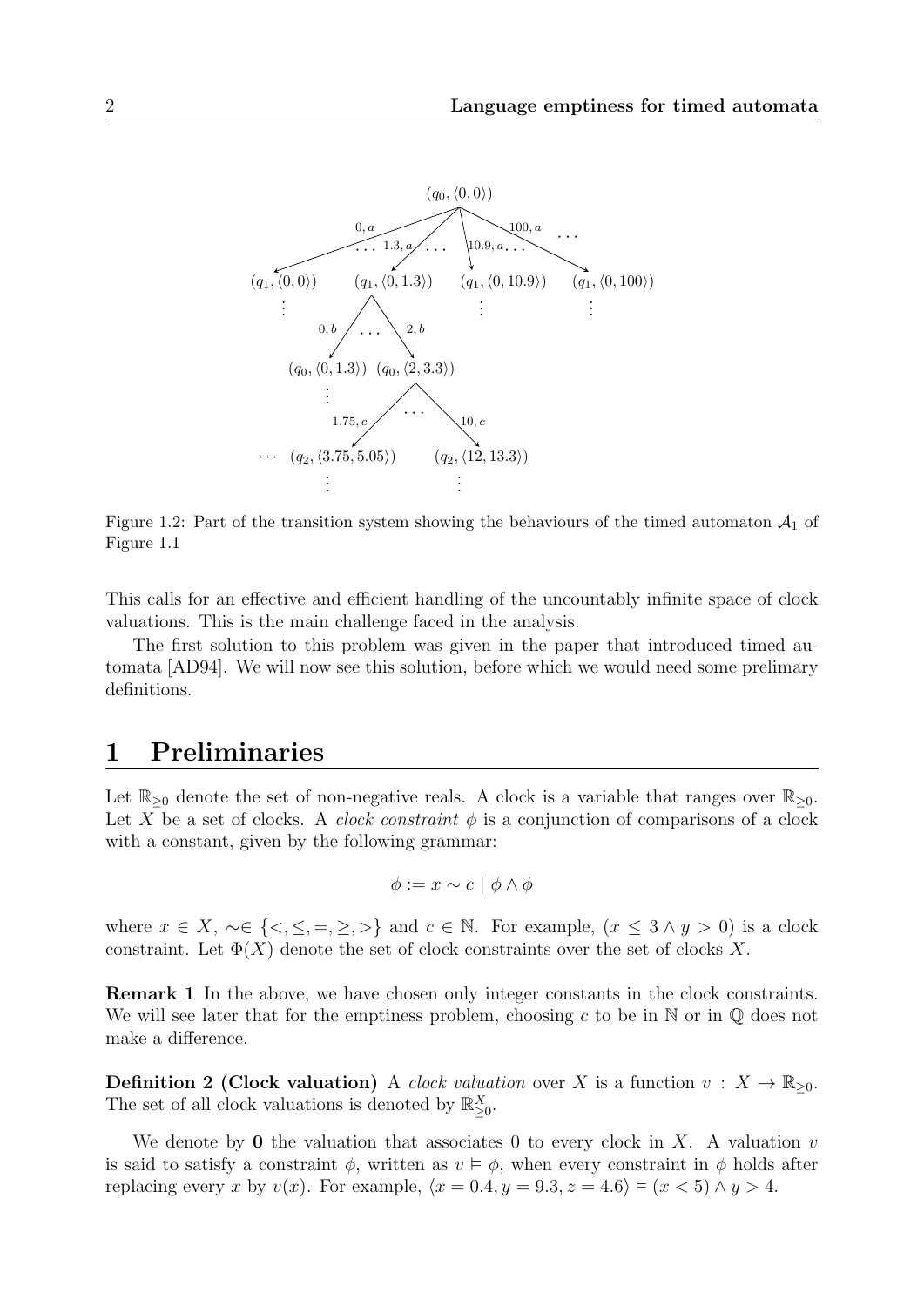For  $\delta \in \mathbb{R}_{\geq 0}$ , let  $v + \delta$  be the valuation that associates  $v(x) + \delta$  to every clock x. For instance,  $(0.4, 9.3, 4.6) + 5.1 = (5.5, 14.4, 9.7)$ . We will use this notation to talk about the valuations that arise after some  $\delta$  time-elapse.

For  $R \subseteq X$ , let  $[R]v$  be the valuation that sets x to 0 if  $x \in R$ , and that sets x to  $v(x)$ otherwise. For example,  $\{x, y\}|\langle 0.4, 9.3, 4.6\rangle = \langle 0, 0, 4.6\rangle$ . This notation would be used to denote the valuation that is obtained from  $v$  after resetting clocks in  $R$ .

For a valuation v and a clock x, we denote the integral part of  $v(x)$  by  $|v(x)|$  and the fractional part of  $v(x)$  by  $\{v(x)\}\$ . We write  $\leq$  to mean either  $\leq$  or  $\lt$ , and  $\gt$  to mean either  $>$  or  $>$ .

Let us start with a formal definition of a timed automaton.

**Definition 3 (Timed automaton [\[AD94\]](#page-8-0))** A Timed Automaton (TA) is a tuple  $\mathcal{A} =$  $(Q, \Sigma, X, T, q_0, Acc)$  where

- $Q$  is a finite set of states,
- $\Sigma$  is a finite alphabet,
- $X$  is a finite set of clocks,
- $q_0 \in Q$  is the initial state,
- $Acc \subset Q$  is a set of accepting states,
- $T \subseteq Q \times \Sigma \times \Phi(X) \times 2^X \times Q$  is a finite set of transitions  $(q, a, g, R, q')$  where a is a letter in  $\Sigma$ , g is a clock constraint called the *guard*, and R is the set of clocks that are reset on the transition.

**Remark 4** For technical convenience, we choose to have a single initial state  $q_0 \in Q$ instead of a set of initial states  $Q_0 \subseteq Q$ . For the algorithm that we propose, this does not make any difference. One can easily extrapolate it to the case of multiple initial states.

The behaviour of a timed automaton is described by a graph as in Figure [1.2.](#page-1-0) We will call it the semantics of a timed automaton. Here is the formal definition of this infinite graph.

**Definition 5 (Semantics of a timed automaton)** Let  $A$  be a timed automaton. The semantics of A is given by a transition system  $S_A$  whose nodes are configurations  $(q, v)$ consisting of a state q of  $A$  and a valuation v giving the values of clocks. The initial configuration is given by  $(q_0, 0)$  with  $q_0$  being the initial state of A. The transition relation  $\rightarrow$  is a union of two kinds of transitions:

delay  $(q, v) \rightarrow^{\delta} (q, v + \delta)$  for some  $\delta \in \mathbb{R}_{\geq 0}$ ;

action  $(q, v) \rightarrow^t (q', v')$  for some transition  $t = (q, a, g, R, q') \in T$  such that  $v \models g$  and  $v' = [R]v.$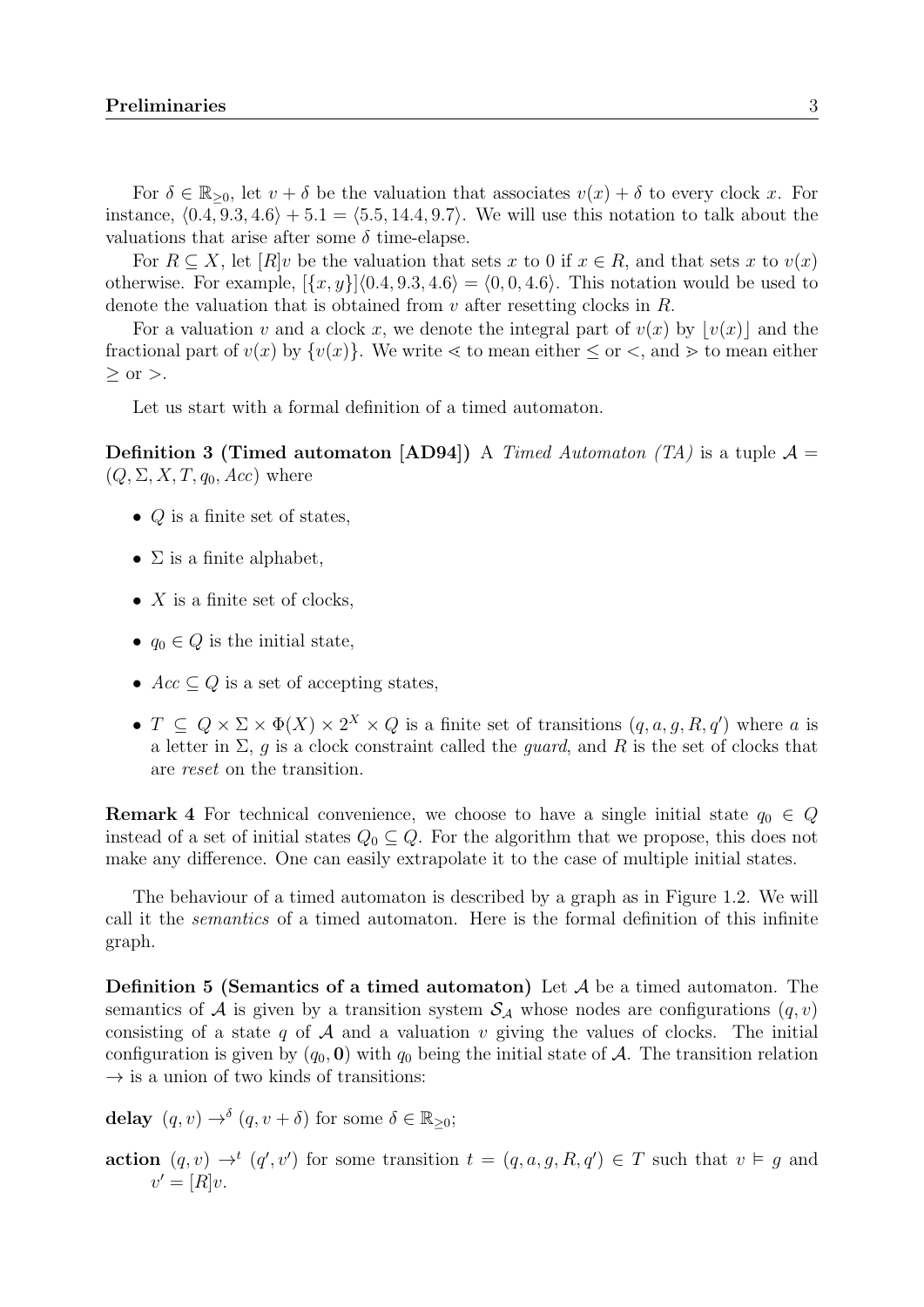A run of  $\mathcal A$  is a finite sequence of transitions starting from the initial configuration  $(q_0, 0)$ . Without loss of generality, we can assume that the first transition is a delay transition and that delay and action transitions alternate (Why?). We write  $(q, v) \xrightarrow{\delta, t}$  $(q', v')$  if there is a delay transition  $(q, v) \rightarrow^{\delta} (q, v + \delta)$  followed by an action transition  $(q, v + \delta) \rightarrow^{t} (q', v')$ . So a run of A can be written as:

$$
(q_0, v_0) \xrightarrow{\delta_0, t_0} (q_1, v_1) \xrightarrow{\delta_1, t_1} (q_2, v_2) \xrightarrow{\delta_2, t_2} \dots \xrightarrow{\delta_{n-1}, t_{n-1}} (q_n, v_n)
$$

where  $(q_0, v_0)$  represents the initial configuration  $(q_0, 0)$ .

A run is accepting if it ends in a configuration  $(q_n, v_n)$  with  $q_n \in Acc$ .

Definition 6 (Emptiness problem) The emptiness problem for timed automata is to decide whether a given automaton has an accepting run. This problem is known to be decidable [\[AD94,](#page-8-0) [CY92\]](#page-8-1).

### 2 Algorithm for the emptiness problem

Since the transition system determined by an automaton is infinite, the standard solution is to find a finite approximation of this transition system by grouping valuations together. The grouping should be done in such a way that  $v$  and  $v'$  are in the same group if all the states of the automaton that are reachable from  $(q, v)$  and  $(q, v')$  are the same, for all q. That is, if there is the following run from  $(q, v)$ :

$$
(q, v) \xrightarrow{\delta_0, t_0} (q_1, v_1) \xrightarrow{\delta_1, t_1} (q_2, v_2) \xrightarrow{\delta_2, t_2} \dots \xrightarrow{\delta_{n-1}, t_{n-1}} (q_n, v_n)
$$

then there should be a run with the same sequence of discrete states  $q_1, \ldots, q_n$  from  $(q, v')$ . That is, there exist  $\delta'_0, \delta'_1, \ldots, \delta'_{n-1} \in \mathbb{R}_{\geq 0}$  such that the following is a valid run from  $(q, v')$ :

$$
(q, v') \xrightarrow{\delta'_0, t_0} (q_1, v'_1) \xrightarrow{\delta'_1, t_1} (q_2, v'_2) \xrightarrow{\delta'_2, t_2} \ \dots \xrightarrow{\delta'_{n-1}, t_{n-1}} (q_n, v'_n)
$$

Note that for the emptiness problem, we do not care about the intermediate times spent in a run. We just insist that  $v'$  should be able to take the same sequence of transitions as  $\upsilon$ .

One such grouping is given by the region abstraction [\[AD94\]](#page-8-0). The space of valuations is partitioned into a finite number of regions. Two valuations within a region are indistinguishable with respect to reachability. Having formed these finite number of regions, a cross product with the states of the automaton is taken to give state-augmented regions. These state-augmented regions act as nodes of what is called the *region graph* of the automaton whose transitions are defined in a natural way, using the valuations present in the region. The analysis of the automaton is then performed using this finite region graph.

Let X be a finite set of clocks. Let  $M : X \mapsto \mathbb{N} \cup \{-\infty\}$  be a bound function that associates a constant  $M_x \in \mathbb{N}$  to every clock x. This is a slight generalization from what we saw in class, where considered a single constant M for all clocks.

**Definition 7 (Region equivalence [\[AD94\]](#page-8-0))** Two valuations  $v, v' \in \mathbb{R}^X_{\geq 0}$  are region equivalent w.r.t. M, denoted  $v \sim_M v'$  iff for every  $x, y \in X$ :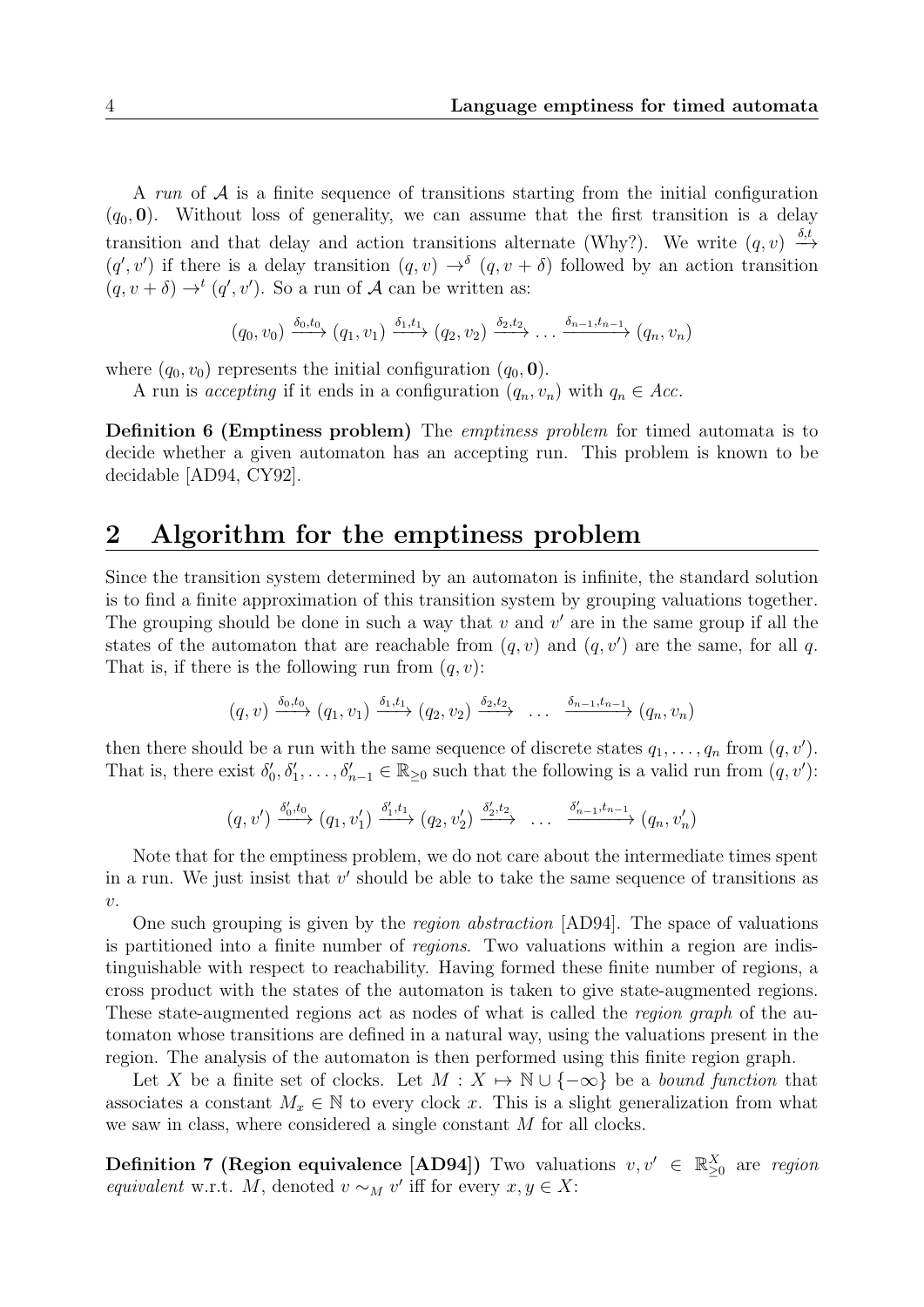<span id="page-4-0"></span>

Figure 1.3: Division into regions with two clocks x and y [\[AD94\]](#page-8-0).

- 1.  $v(x) > M_x$  iff  $v'(x) > M_x$ ;
- 2. if  $v(x) \leq M_x$ , then  $\lfloor v(x) \rfloor = \lfloor v'(x) \rfloor$ ;
- 3. if  $v(x) \leq M_x$ , then  $\{v(x)\}=0$  iff  $\{v'(x)\}=0$ ;
- 4. if  $v(x) \leq M_x$  and  $v(y) \leq M_y$  then  $\{v(x)\} \leq \{v(y)\}$  iff  $\{v'(x)\} \leq \{v'(y)\}.$

Given an automaton  $A$ , a bound function is obtained by choosing for a clock x, the maximum constant appearing in a guard involving  $x$ . Then, the first three conditions in the above definition ensure that the two valuations satisfy the same guards. The last one enforces that for every  $\delta \in \mathbb{R}_{\geq 0}$  there is  $\delta' \in \mathbb{R}_{\geq 0}$ , such that valuations  $v + \delta$  and  $v' + \delta'$ satisfy the same guards.

**Definition 8 (Region [\[AD94\]](#page-8-0))** Let  $M : X \to \mathbb{N} \cup \{-\infty\}$  be a bound function. A region is an equivalence class of  $\sim_M$ . We write  $[v]^M$  for the region of v, and  $\mathcal{R}_M$  for the set of all regions with respect to M.

Figure [1.3](#page-4-0) shows the division into regions when there are two clocks x and y. We also give below a constructive definition of regions which would be useful to estimate the number of regions.

Definition 9 (Region: constructive definition [\[AD94\]](#page-8-0)) A region with respect to bound function  $M$  is a set of valuations specified as follows:

1. for each clock  $x \in X$ , one constraint from the set:

 ${x = c \mid c = 0, \ldots, M_x} \cup {c - 1 < x < c \mid c = 1, \ldots, M_x} \cup {x > M_x}$ 

2. for each pair of clocks x, y having interval constraints:  $c-1 < x < c$  and  $d-1 < y < d$ , it is specified if  $\{x\}$  is less than, equal to or greater than  $\{y\}$ .

<span id="page-4-1"></span>If r is a region then we will write  $r \vDash g$  to mean that every valuation in r satisfies the guard g. It is straightforward to see that if a valuation  $v \in r$  satisfies the guard g, then every valuation  $v' \in r$  satisfies g. We will now show the other property with respect to time-elapse mentioned above.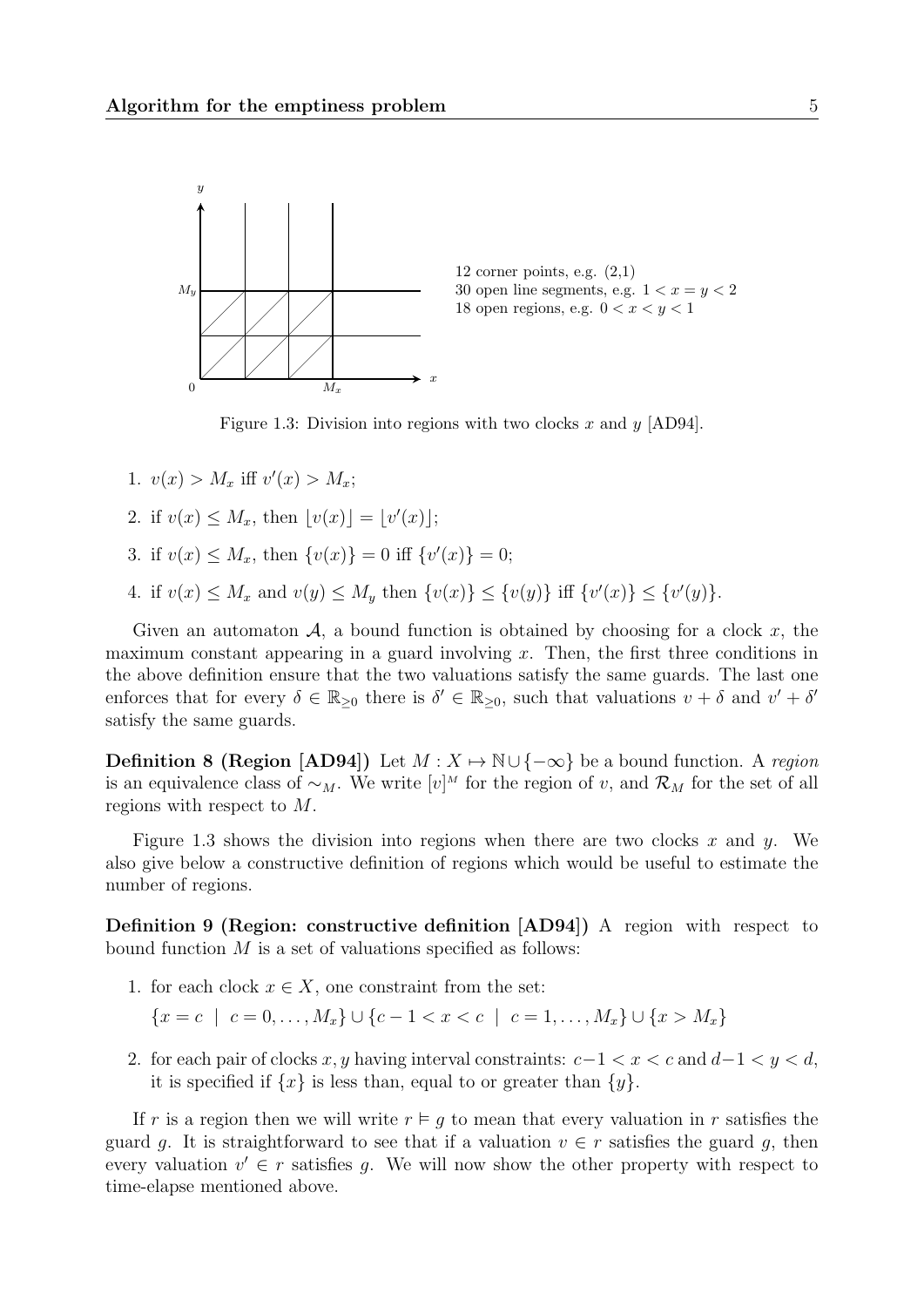**Lemma 10** Let v, v' be valuations such that  $v' \sim_M v$ . Then, for all  $\delta \in \mathbb{R}_{\geq 0}$ , there exists a  $\delta' \in \mathbb{R}_{\geq 0}$  such that  $v' + \delta' \sim_M v + \delta$ .

### Proof

We know  $v' \sim_M v$  and we are given  $\delta$ . We need to choose  $\delta'$ . Put  $\delta'$  to be  $\delta$ . Clearly, we have  $v' + \lfloor \delta' \rfloor \sim_M v + \lfloor \delta \rfloor$ : that is, valuations  $v' + \lfloor \delta' \rfloor$  and  $v + \lfloor \delta \rfloor$  have the same integral parts and the same ordering of fractional parts (modulo M). Let  $x_1 \leq_1 x_2 \leq_2 \ldots \leq_{k-1} x_k$ be the ordering of fractional parts of clocks less than M in both the valuations. Here  $\leq$ denotes either  $\langle$  or  $=$ .

From  $v + |\delta|$ , elapsing a fractional amount  $\{\delta\}$  might move some of the clocks up to the next integer. Let  $x_j, x_{j+1}, \ldots, x_k$  be the clocks that have their integral values increased from  $v + \lfloor \delta \rfloor$  due to the fractional elapse  $\{\delta\}$ . Thanks to the denseness of the real line, one can choose  $\{\delta'\}$  between the fractional values of clocks  $x_{j-1}$  and  $x_j$  in  $v' + \lfloor \delta' \rfloor$  so that  $v' + \delta'$  has the same integers as  $v + \delta$  and the same ordering of fractional parts (modulo  $M$ ).

Given a bound function M, the number of regions in  $\mathcal{R}_M$  is finite. Once this finite partition of the valuations is obtained, we proceed to define a finite graph built from these regions, that captures the behaviour of the timed automaton.

For an automaton A, to define its region graph, we consider a bound function  $M_A$  that is obtained from the automaton's definition.

**Definition 11 (Maximal bounds)** Given an automaton  $A$ , the maximal bounds function  $M_A: X \mapsto \mathbb{N} \cup \{-\infty\}$  associates to each clock x the biggest constant appearing in a guard of the automaton that involves x. If there is no guard involving x, then  $M_{\mathcal{A}}(x)$  is assigned  $-\infty$ .

We define the region graph of an automaton  $A$  using the  $\sim_{M_A}$  relation. Note that in class, we used the terminology region automaton. As we are not interested in the language accepted by this automaton, and instead we care if there is a path to the accepting state, we will stick to calling this a region graph.

**Definition 12 (Region graph [\[AD94\]](#page-8-0))** Nodes of the region graph denoted by  $RG(A)$ are of the form  $(q, r)$  for q a state of A and  $r \in \mathcal{R}_{M_A}$  a region. There is a transition  $(q, r) \stackrel{t}{\to} (q', r')$  if there are  $v \in r$ ,  $\delta \in \mathbb{R}_{\geq 0}$  and  $v' \in r'$  with  $(q, v) \stackrel{\delta, t}{\to} (q', v')$ . The initial node of the region graph is  $(q_0, [\mathbf{0}]_{\sim_{M_{\mathcal{A}}}})$  where  $[\mathbf{0}]_{\sim_{M_{\mathcal{A}}}}$  represents the region to which the initial valuation 0 belongs to. A node  $(q, r)$  is said to be an *accepting node* if  $q \in Acc$ .

Observe that a transition in the region graph is not decorated with a delay. Figure [1.4](#page-6-0) shows a part of the region graph  $RG(\mathcal{A}_1)$  of the automaton  $\mathcal{A}_1$  shown in Figure [1.1.](#page-0-0)

It will be important to understand the property of pre-stability of regions [\[TYB05\]](#page-8-2).

**Lemma 13 (Pre-stability of regions)** Let A be an automaton. Transitions in  $RG(A)$ are pre-stable: in each transition  $(q, r) \stackrel{t}{\to} (q', r')$ , for every  $v \in r$  there is a  $\delta \in \mathbb{R}_{\geq 0}$  and a valuation  $v' \in r'$  such that  $(q, v) \stackrel{\delta, t}{\longrightarrow} (q', v')$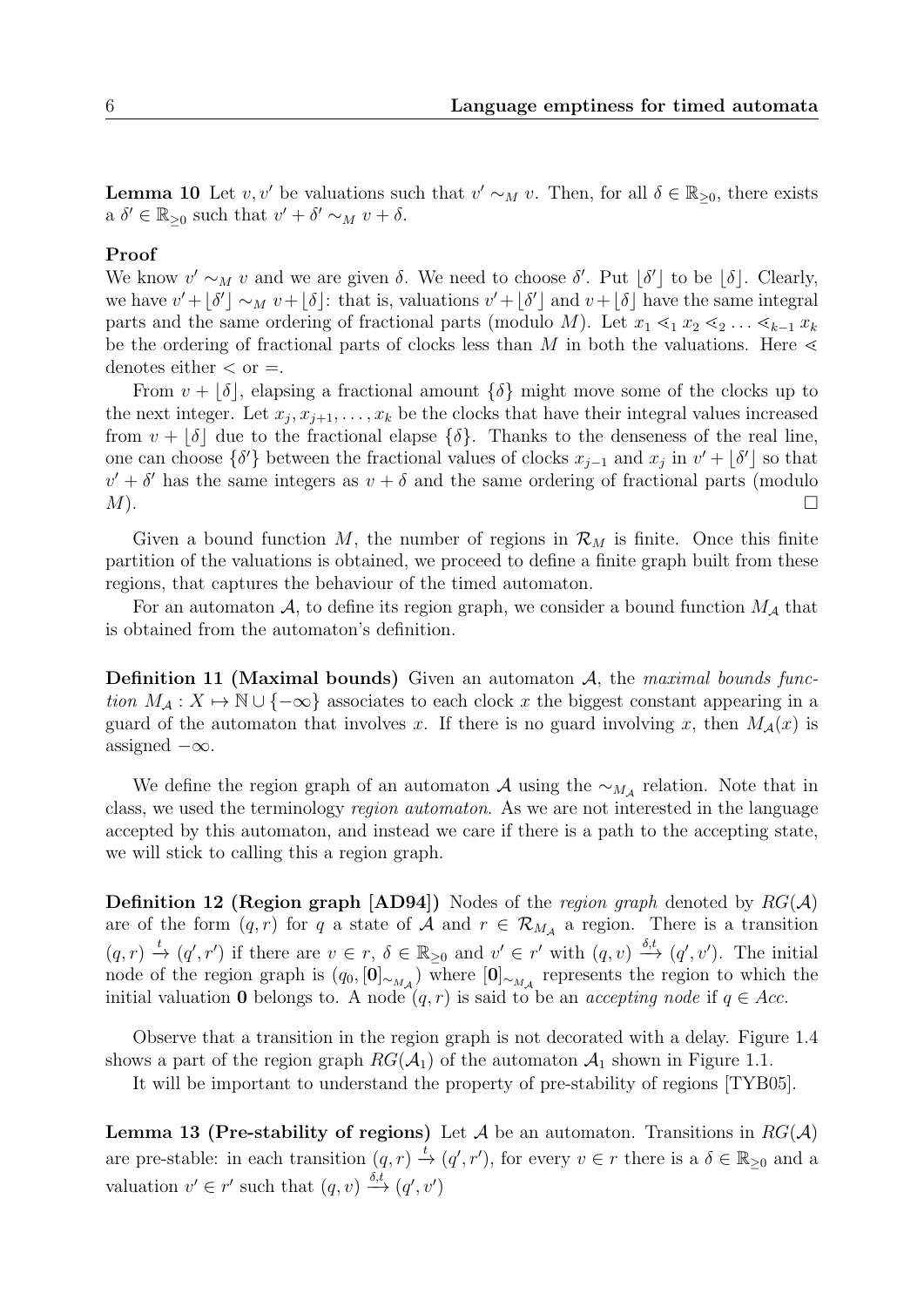<span id="page-6-0"></span>

Figure 1.4: Part of region graph of the automaton  $A_1$  shown in Figure [1.1](#page-0-0)

#### Proof

By definition of the region graph, a transition  $(q_1, r_1) \stackrel{t}{\rightarrow} (q_2, r_2)$  exists in  $RG(\mathcal{A})$  if there are  $v_1 \in r_1$ ,  $\delta \in \mathbb{R}_{\geq 0}$  and  $v_2 \in r_2$  with  $(q_1, v_1) \stackrel{\delta,t}{\rightarrow} (q_2, v_2)$ .

Let the transition t be  $(q_1, g, R, q_2)$ . Pick a valuation  $v'_1 \in r_1$ . By Lemma [10,](#page-4-1) there exists a  $\delta'$  such that  $v_1 + \delta$  and  $v'_1 + \delta'$  belong to the same region. We know that valuations within the same region satisfy the same guards. Therefore since  $v_1 + \delta \vDash g$ , we get that  $v'_1 + \delta' \vDash g$  too. From the definition of region equivalence, we get that regions are stable under projection to a subset of clocks and in particular, this entails that  $[R](v'_1 + \delta')$  belongs to the same region as  $[R](v_1 + \delta)$ .

We will now establish the correspondence between paths of the region graph and runs of the automaton. Consider two sequences

$$
(q_0, v_0) \xrightarrow{\delta_0, t_0} (q_1, v_1) \xrightarrow{\delta_1, t_1} \cdots (q_n, v_n)
$$
\n
$$
(1.1)
$$

$$
(q_0, r_0) \xrightarrow{t_0} (q_1, r_1) \xrightarrow{t_1} \cdots (q_n, r_n)
$$
\n
$$
(1.2)
$$

where the first is a run in  $\mathcal A$ , and the second is a path in  $RG(\mathcal A)$ . We say that the first is an *instantiation* of the second if  $v_i \in r_i$  for all  $i \in \{1, ..., n\}$ . Equivalently, we say that the second is an abstraction of the first. The following lemma is a direct consequence of the pre-stability property.

**Lemma 14** Every path in  $RG(\mathcal{A})$  is an abstraction of a run of  $\mathcal{A}$ , and conversely, every run of A is an instantiation of a path in  $RG(A)$ .

The above lemma shows that the region graph is sound and complete for state reachability.

**Theorem 15 ([\[AD94\]](#page-8-0))** Automaton A has an accepting run iff there is a path in the region graph  $RG(A)$  starting from its initial node to an accepting node.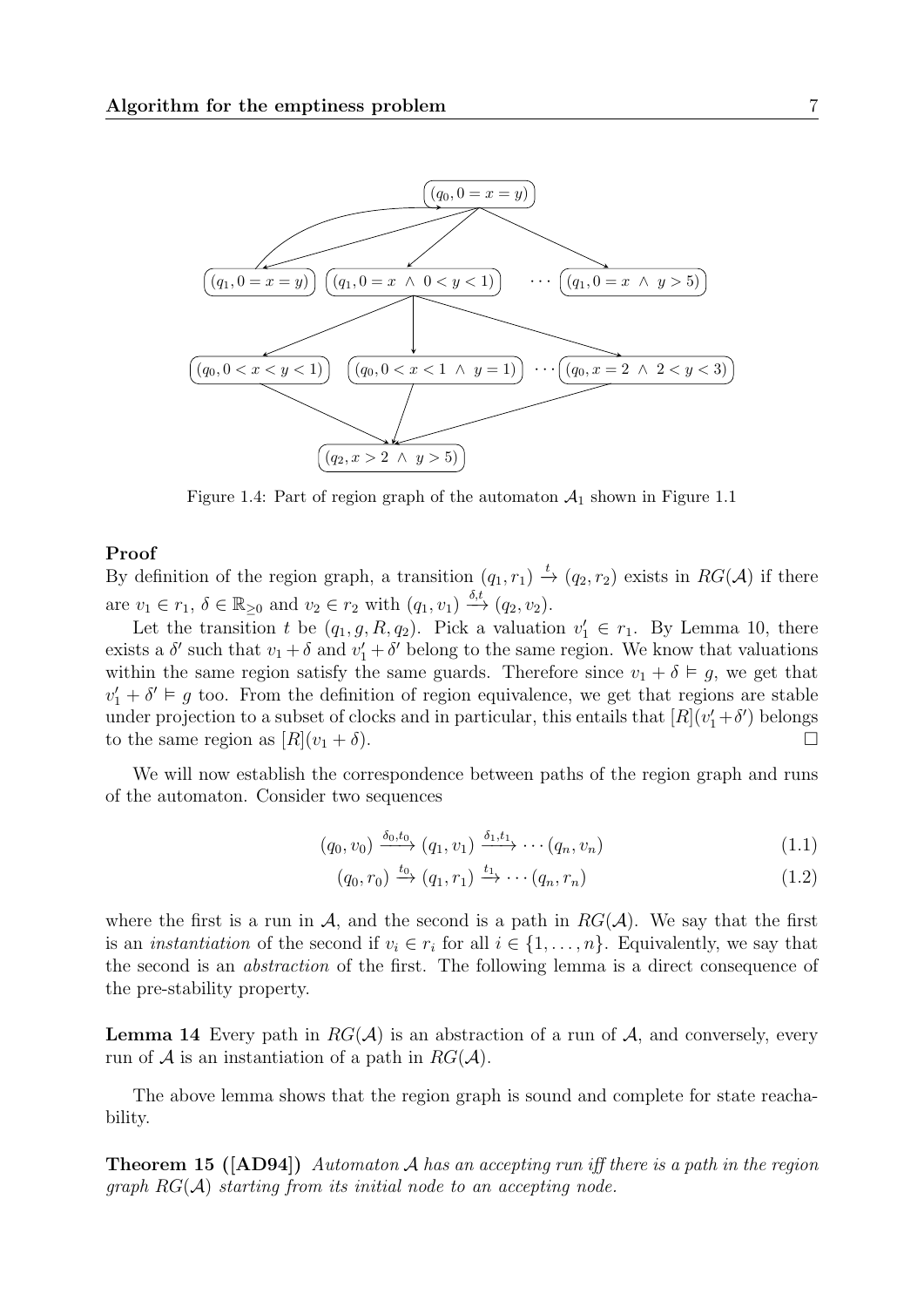While this theorem gives an algorithm for solving our problem, it turns out that this method is very impractical. The number of regions obtained using a bound function M is  $\mathcal{O}(|X|! \cdot 2^{|X|} \cdot \prod_{x \in X} (2M_x + 2))$  [\[AD94\]](#page-8-0) and constructing all of them, or even searching through them on-the-fly, has proved to be very costly. Later during the course, we will look at more efficient solutions to this problem.